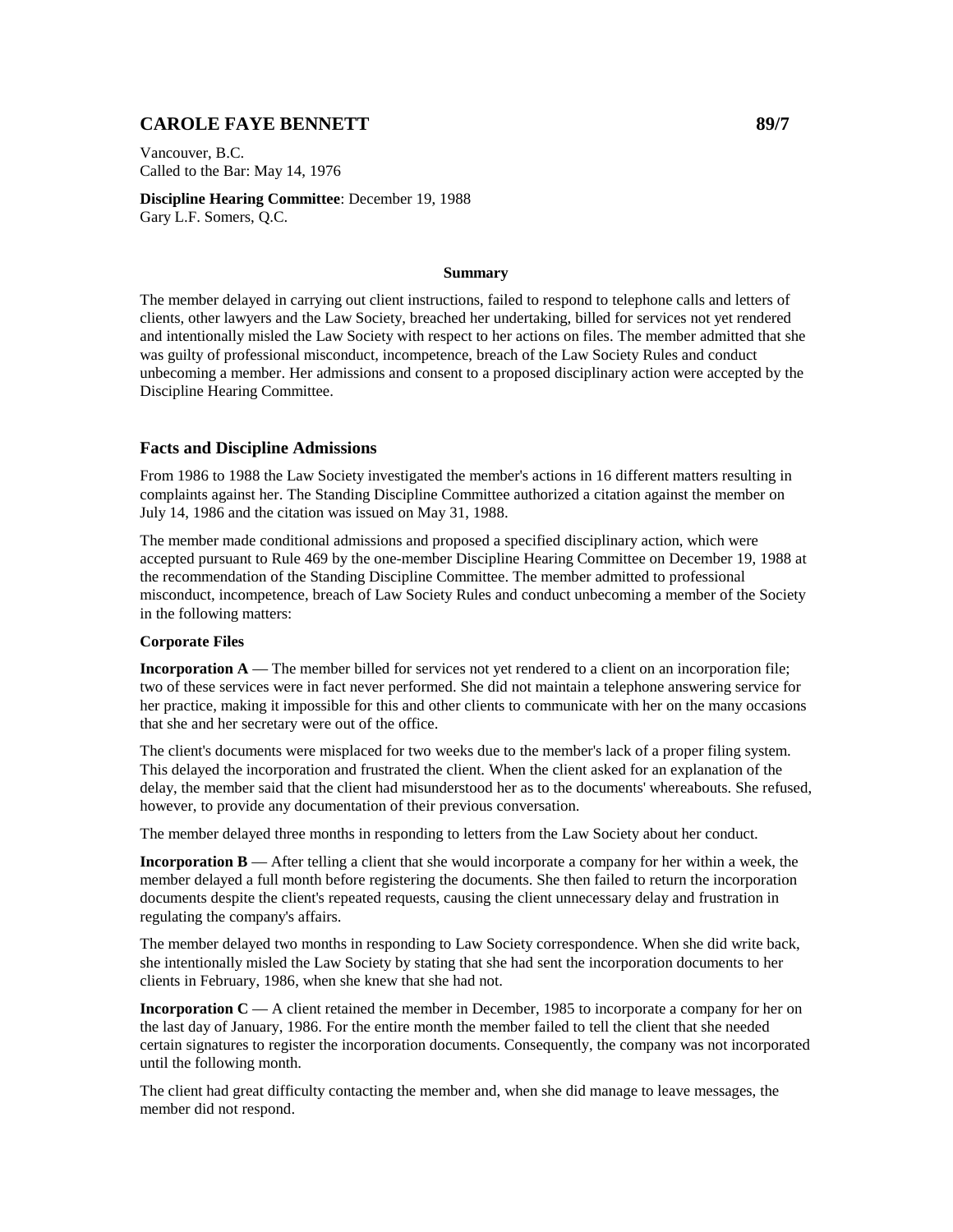On April 14, 1986 the member wrote a letter in which she intentionally misled the Law Society by stating that she had delayed in incorporating the company on her client's instructions. She in fact knew this was untrue. The member also tried to disparage the reputation of her client by stating erroneously and without foundation that the client had made an abusive call to the Registrar of Companies while impersonating the member.

**Incorporation D** — On May 22, 1986, after delaying on an incorporation file, the member promised the Law Society to repay her client unearned fees and disbursements which had been collected in advance. She did not make this repayment.

**Incorporation E** — From February to April, 1986 a client made repeated requests for a status report on her incorporation file, but the member did not respond. The client had to telephone the Registrar of Companies to learn that her company had in fact been incorporated. She did not receive a copy of the incorporation documents until a month later, after having discharged the member.

The member misled the Law Society in two letters of explanation by stating that she had already sent a reporting letter and corporate resolutions to the client although she knew those documents were still in her office file.

**Corporate Records Transfer** — In September, 1986 the solicitor for a former client of the member attempted several times to contact the member to have her transfer the client's corporate records file. The client was put to considerable inconvenience and unnecessary delay and expense in recovering the file, partly from the member's failure to keep her clients apprised of address changes as she had promised the Law Society in July, 1986.

The member delayed six weeks in responding to Society correspondence.

**Corporate Name Change** — Retained in October, 1985 to change a company's name, the member for five months failed to respond to her client's telephone messages requesting a progress report. Only after the Law Society intervened in June, 1986 did the client become aware that the name change had been registered in April.

#### **Real Estate Files**

**Conveyance A** — From July, 1985 until July, 1986, while representing the vendor in a residential property conveyance, the member failed in her undertaking to clear title by obtaining and registering a mortgage discharge. For six months she did not respond to repeated written requests from the purchaser's solicitor to fulfill the undertaking.

**Conveyance B** — From February to June, 1986 the member ignored her obligation as solicitor for a vendor to complete the conveyance by filing a required statutory declaration and she breached her undertaking to clear title.

**Conveyance C** — While acting for a vendor in November, 1985, the member breached her undertaking to discharge an existing mortgage within a reasonable period of time even though she held the requisite payout funds in trust. The member's failure to maintain staff and telephone answering equipment caused a further five-week delay in having the mortgage discharge delivered to her. When she received the discharge in February, 1986, the member did not so advise the purchaser's solicitor and did not send the document to him for four months, despite his repeated requests.

The member intentionally misled the Law Society in her letter of explanation, claiming the delay in discharging the mortgage was caused by a branch of the financial institution misplacing the documents. The member in fact knew that she had received the documents from the institution in February, 1986.

**Mortgage Renewal Application** — C Bank retained the member in December, 1982 on a mortgage application file. Although she had communicated on various occasions with the mortgagor, the member failed to advise that she was acting solely for C Bank, as required under the Professional Conduct Handbook.

A registry search revealed that title to the property was shared jointly between the mortgagor, Mrs. H, and her infant daughter. The member advised the financial institution in July, 1983 of the need for court and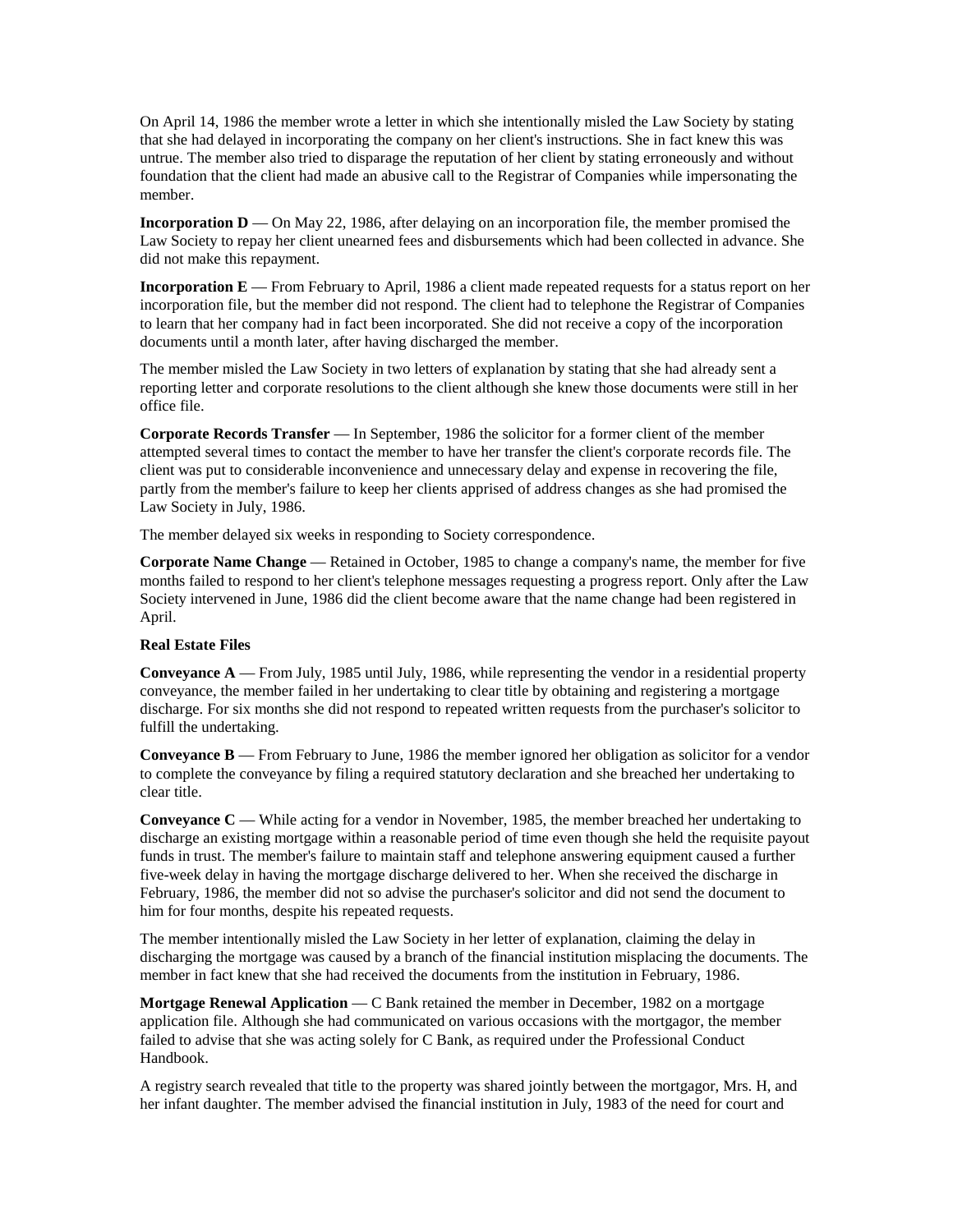Public Trustee approval of the mortgage. Registration was further delayed for a court order vesting the daughter's share upon her majority. The court order was obtained in January, 1984 and the mortgage registration scheduled for April, 1984. Throughout this period the member kept the mortgage funds in her trust account, deducting the monthly mortgage payments. Since Mrs. H was still unable to discharge her original mortgage, she continued to make payments on it as well.

In May, 1984 the member told Mrs. H that the mortgage was ready for signature. Because of the delays, Mrs. H had already renewed her mortgage with the original mortgagee.

The member returned the mortgage funds to C Bank, holding back \$2,232.27 for fees. C Bank sought to recover \$1,644.27 of this amount and the member agreed to repay it in \$200 monthly instalments. She in fact made only one \$200 payment, in June, 1985.

**B.C. Government Second Mortgage Application** — The member was retained by Mr. and Mrs. F to apply on their behalf for a B.C. government second mortgage. From January to April, 1986 the member failed to obtain the necessary documents and signatures to perfect the application. She was advised of deficiencies by one of her clients on two occasions when the client was lucky enough to make contact with her.

The member's further delays and negligence in not filing the clients' application with the Ministry of Housing before the end of the one-year deadline cost Mr. and Mrs. F the opportunity of obtaining a B.C. government second mortgage.

In September, 1986, one month before the application deadline, Mrs. F and the member had a heated telephone conversation. The member screamed at Mrs. F and hung up on her twice.

The member intentionally misled the Law Society in a letter dated February 2, 1987 by stating that she had submitted the mortgage documents on June 7, 1986 when in fact the first and second mortgage applications were still in her office file.

**Transfer to Joint Tenant** — The member took six months from December, 1985 to June, 1986 to transfer title on a joint tenancy property to the surviving joint tenant. The transaction was only completed on intervention of the Law Society.

**Lease Assignment** — While acting for new tenants to a commercial lease, the member held on to the February, 1986 rent money owed to the landlord lessee for four months without justification.

The member did not acknowledge written and telephone requests made by the lessee's solicitor between February 19 and April 8, 1986 for the member to forward the rent money.

# **Strata Title Conversion**

From October, 1983 to April, 1986 the member failed to complete documentation for a strata title conversion of a 36-apartment building. Her delay caused considerable inconvenience and added expense to her clients, although much of the delay, however, was attributable to the strata corporation itself.

The member's inability to organize her work caused considerable inconvenience to her clients, and reflected poorly on the legal profession.

Despite the urgent need of her client to have the file placed in the hands of an attentive solicitor, and despite specific instructions from her client and the Law Society, the member took more than a month to turn over her files and to give an accounting of funds in trust.

#### **Estate File**

Despite repeated requests over a six-year period (1979 - 1985) from her client, a widow, the member failed to transfer a joint tenancy property into the widow's name. Although the service was never performed, the member deducted a fee from funds in trust.

Over the six years the member failed to advise her client of address changes, to respond to telephone messages or to pick up a registered letter she knew contained the client's instructions. In December, 1985